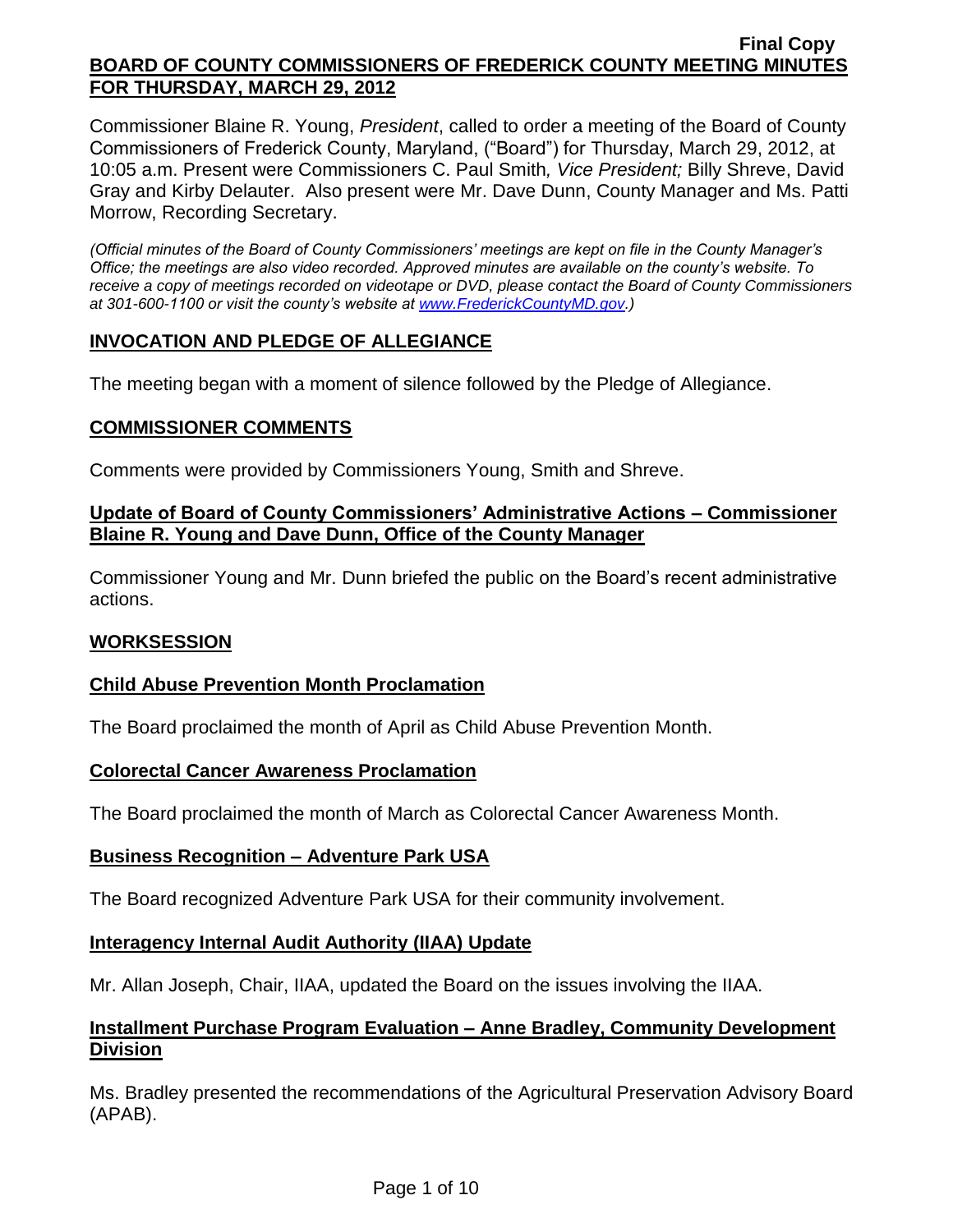Commissioner Smith moved to approve the APAB's recommendation to change the valuation system to reduce the price per point to \$8.00 per point and the base price to \$1,000 per acre and also to incorporate a competitive bidding aspect into the program. Commissioner Gray seconded the motion that passed 5-0.

## **CONSENT AGENDA**

The following items were presented on the consent agenda:

## BID AWARD

• Purchasing Memo #12-152 – Aluminum Sign Blanks (Piggyback Contract) Award to: Vulcan Signs Award amount: \$45,000 / Year (Two-Year Contract)

# CHANGE ORDERS

- 1. Construction Change Order No. 4, Linganore Water and Sanitary Sewer Improvements Coldstream, Balmoral and Meadows, Contract No. 196D-, 196E-, and 196F-SW – Rod Winebrenner, Utilities and Solid Waste Management Division
- 2. Construction Change Order No. 29, Ballenger McKinney Enhanced Nutrient Removal Wastewater Treatment Plant Expansion, Contract No. 200A-S – Rod Winebrenner, Utilities and Solid Waste Management Division

## MISCELLANEOUS

1. Board of Education Nonreccuring Costs Included in FY 2013 Operating Budget – Regina Howell, Finance Division

Commissioner Gray moved to approve the consent agenda as presented. Commissioner Young seconded the motion that passed 5-0.

## **ADMINISTRATIVE BUSINESS**

## **The City of Frederick (City) Easement Request – Carroll Creek Park Project Phase III – Richard McCain, Office of the County Attorney**

Mayor Randy McClement and Richard Griffin, City, presented the request to the Board.

Commissioner Young moved to conceptually approve the request with the flexibility to adjust the final document per the Office of the County Attorney. Commissioner Shreve seconded the motion that passed 5-0.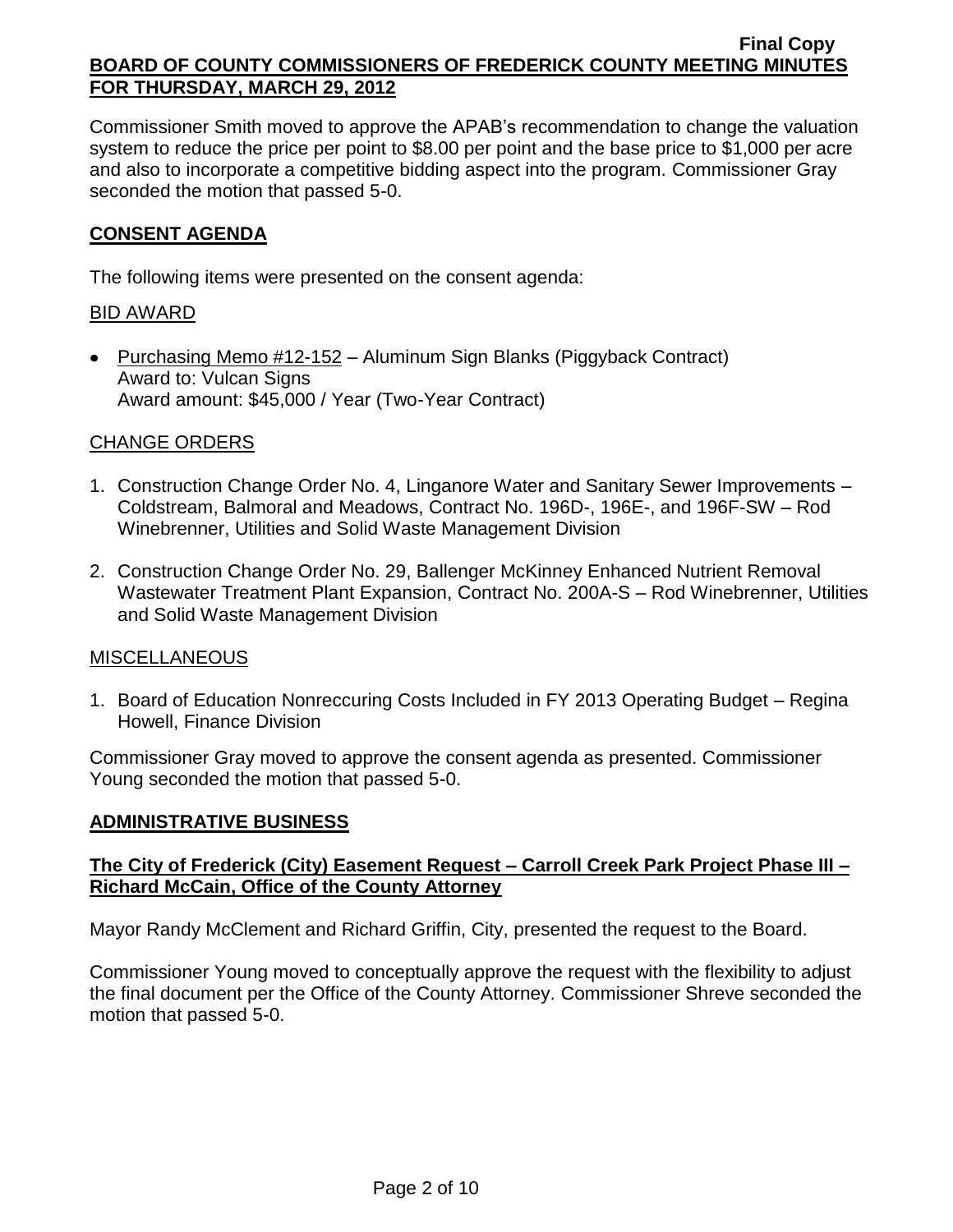# **Request for a Letter of Support for the Carroll Creek Park Shared Use Path Project – Josh Russin, The City of Frederick**

Commissioner Smith moved to authorize Commissioner Young to sign a letter of support for the project as presented. Commissioner Shreve seconded the motion that passed 5-0.

# **Bid Awards – Hal Good, Finance Division**

- Purchasing Memo #12-146 Patient Lift Equipment for Citizens Care and Rehabilitation **Center**
- Purchasing Memo #12-149 Actuarial Consulting Services for Frederick County Retirement Plan (Five-Month Contract Extension)
- Purchasing Memo #12-151 Recommendation to Exercise the Cooperative Purchasing Clause of the L-3 Services, Inc. Agreement for Technology Services
- Purchasing Memo #12-153 Request to Extend EMS Billing Contract for a One-Year Term

Commissioner Shreve moved to approve Purchasing Memos #12-146, #12-149, #12-151, and #12-153. Commissioner Delauter seconded the motion that passed 5-0.

## **Legislative Update – John Mathias, Office of the County Attorney and Ragen Cherney, Office of the County Manager**

Mr. Mathias and Mr. Cherney briefed the Board on the issues before the Frederick County delegation members.

Commissioner Young moved to take no position on House Bill (HB) 236 – Sustainable Growth and Agricultural Preservation Act of 2012. Commissioner Smith seconded the motion that passed 4-1 with Commissioner Shreve opposed.

Commissioner Smith moved to oppose Senate Bill (SB) 949 – Workers' Compensation – Medical Presumptions. Commissioner Delauter seconded the motion that passed 5-0.

Commissioner Young moved to oppose HB 987 – Stormwater Management – Watershed Protection and Restoration Program. Commissioner Smith seconded the motion that passed 4-0-1 with Commissioner Gray abstained.

## **CLOSED SESSION**

Commissioner Smith moved to go into closed session under the Maryland Annotated Code State Government Article § 10-508(a) (1) To discuss: (i) The appointment, employment, assignment, promotion, discipline, demotion, compensation, removal, resignation, or performance evaluation of appointees, employees, or officials over whom it has jurisdiction; or (ii) Any other personnel matter that affects one or more specific individuals; (3) To consider the acquisition of real property for a public purpose and matters directly related thereto; and (9) To conduct collective bargaining negotiations or consider matters that relate to the negotiations. Commissioner Gray seconded the motion that passed 5-0.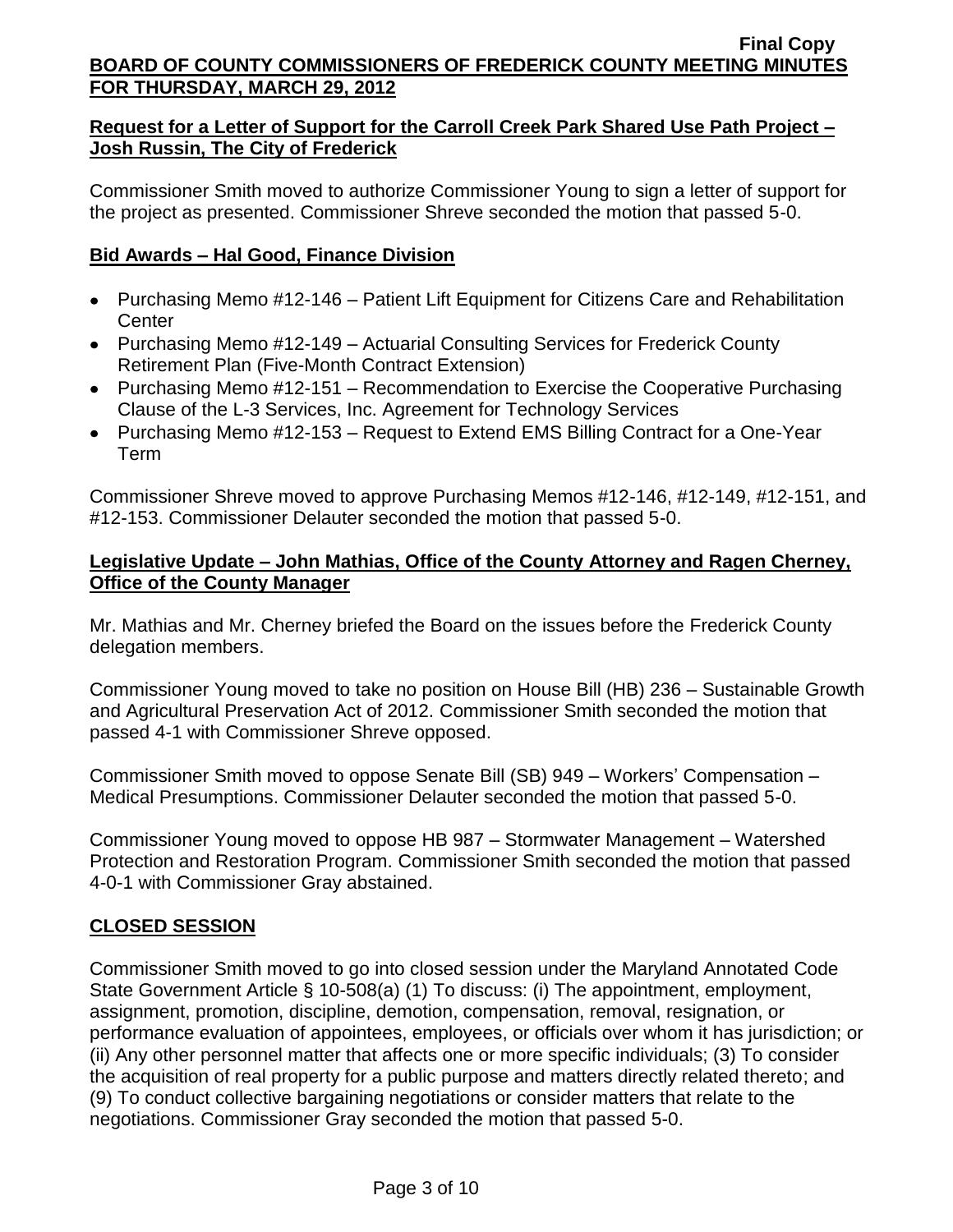# **COMMISSIONER COMMENTS**

None.

# **PUBLIC COMMENTS**

None.

# **QUESTIONS – PRESS**

None.

# **ADJOURN**

The meeting adjourned at 12:25 p.m.

Patricia A. Morrow Recording Secretary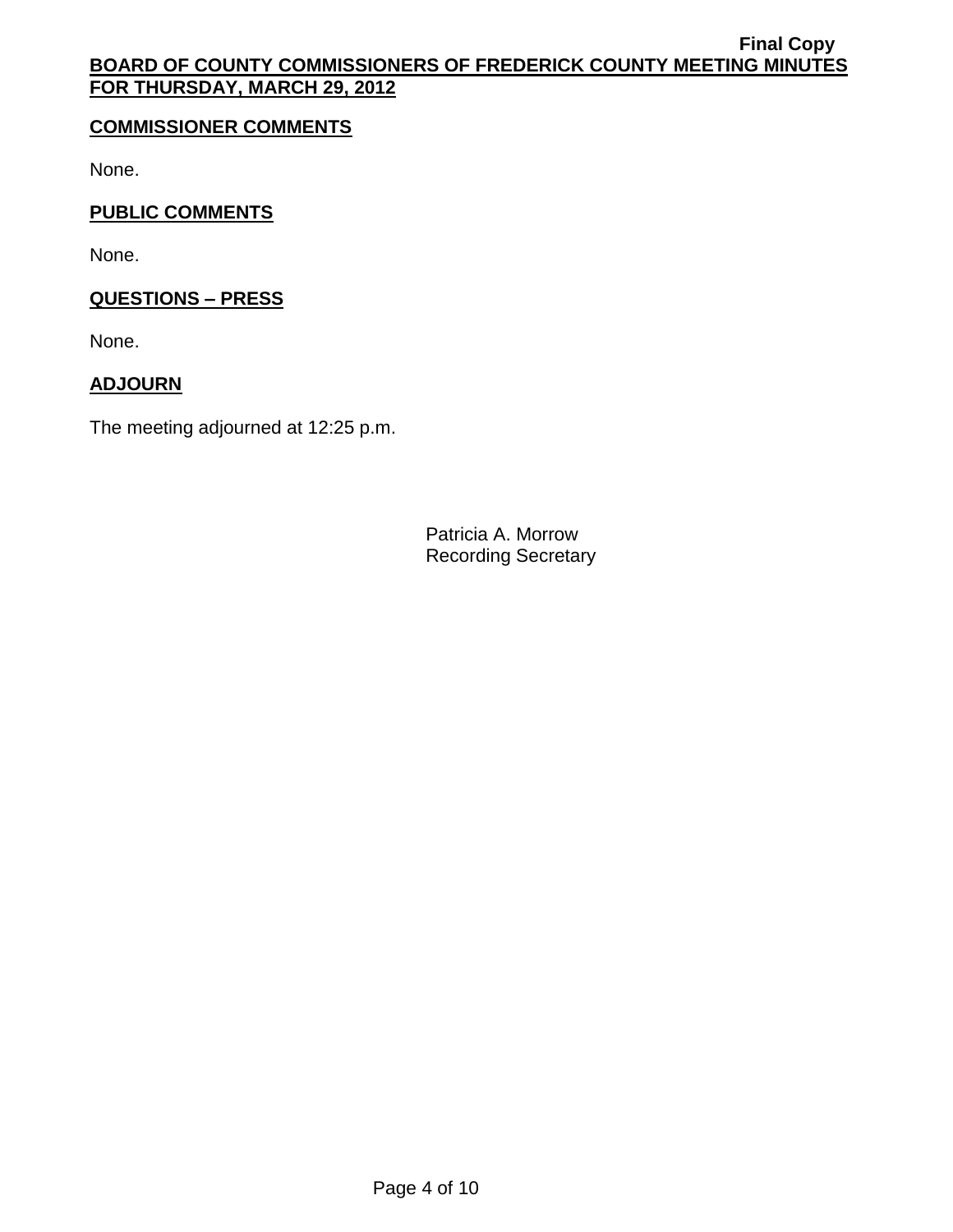# **FORM OF STATEMENT FOR CLOSING THE MEETING OF THURSDAY, MARCH 29, 2012**

# **STATUTORY AUTHORITY TO CLOSE SESSION**

### **State Government Article §10-508(a):**

(3) To consider the acquisition of real property for a public purpose and matters directly related thereto.

### **Motion:**

Commissioner Smith moved to go into closed session under the Maryland Annotated Code State Government Article § 10-508(a) (1) To discuss: (i) The appointment, employment, assignment, promotion, discipline, demotion, compensation, removal, resignation, or performance evaluation of appointees, employees, or officials over whom it has jurisdiction; or (ii) Any other personnel matter that affects one or more specific individuals; (3) To consider the acquisition of real property for a public purpose and matters directly related thereto; and (9) To conduct collective bargaining negotiations or consider matters that relate to the negotiations. Commissioner Gray seconded the motion that passed 5-0.

### **Time and Location:**

10:35 a.m. – Third Floor Meeting Room, Winchester Hall

## **Topic to be Discussed:**

To discuss a road construction easement.

Patricia Morrow Recording Secretary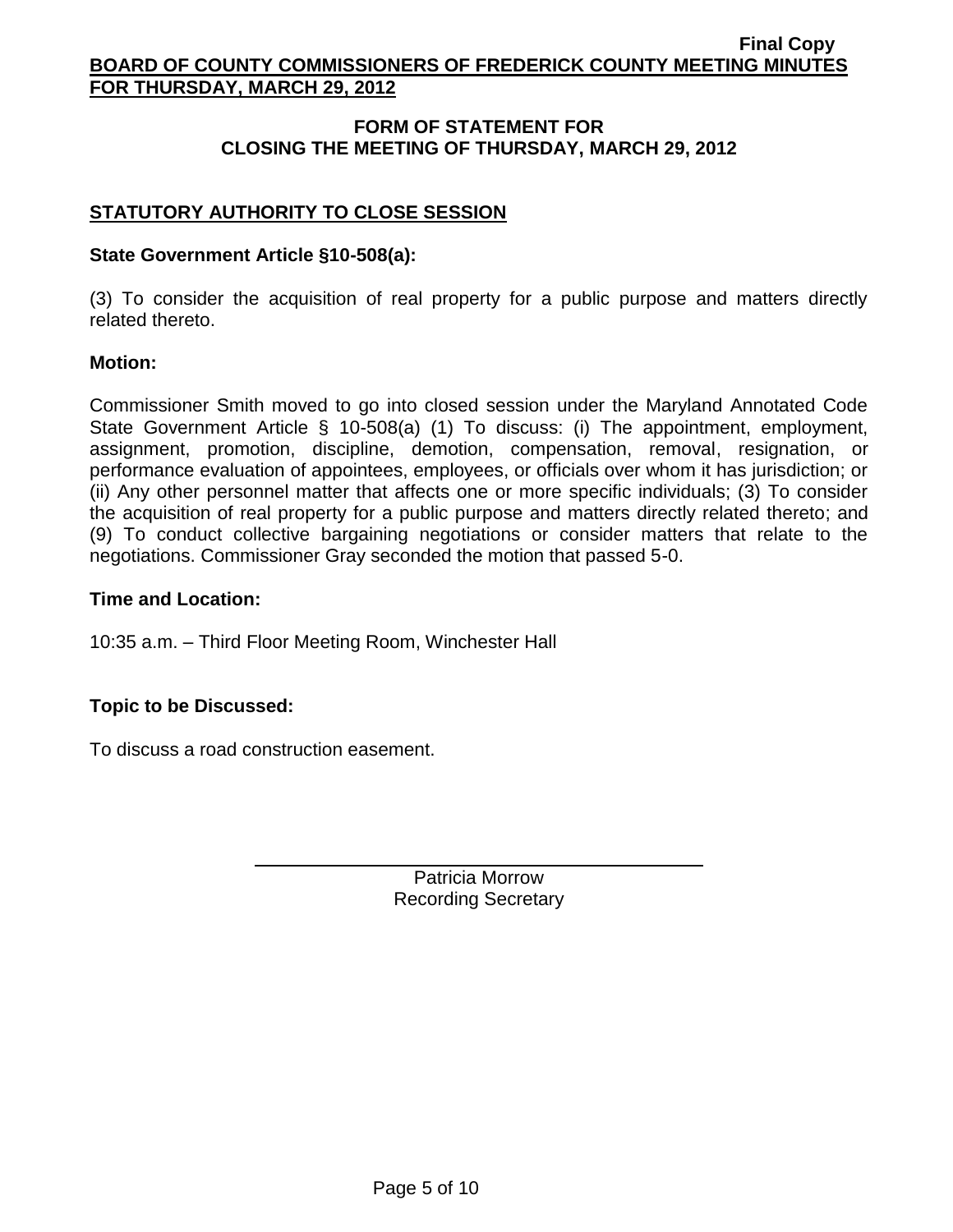### **FORM OF STATEMENT FOR MINUTES OF NEXT OPEN MEETING ON THURSDAY, APRIL 5, 2012, FOLLOWING THE CLOSED MEETING OF THURSDAY, MARCH 29, 2012**

# **STATUTORY AUTHORITY TO CLOSE SESSION**

### **State Government Article §10-508(a):**

(3) To consider the acquisition of real property for a public purpose and matters directly related thereto.

### **Motion:**

Commissioner Smith moved to go into closed session under the Maryland Annotated Code State Government Article § 10-508(a) (1) To discuss: (i) The appointment, employment, assignment, promotion, discipline, demotion, compensation, removal, resignation, or performance evaluation of appointees, employees, or officials over whom it has jurisdiction; or (ii) Any other personnel matter that affects one or more specific individuals; (3) To consider the acquisition of real property for a public purpose and matters directly related thereto; and (9) To conduct collective bargaining negotiations or consider matters that relate to the negotiations. Commissioner Gray seconded the motion that passed 5-0.

## **Time and Location:**

12:30 p.m. – Third Floor Meeting Room, Winchester Hall

## **Others in Attendance:**

J. Mathias, R. McCain, T. Meunier, J. Stitt, R. Shen, C. Chamberlain, W. Roach, C. Nipe, J. Grossnickle and P. Morrow.

## **Topic Discussed:**

To discuss a road construction easement.

## **Action Taken:**

The Board directed staff to approve the counteroffer regarding a construction easement.

Patricia Morrow Recording Secretary

Page 6 of 10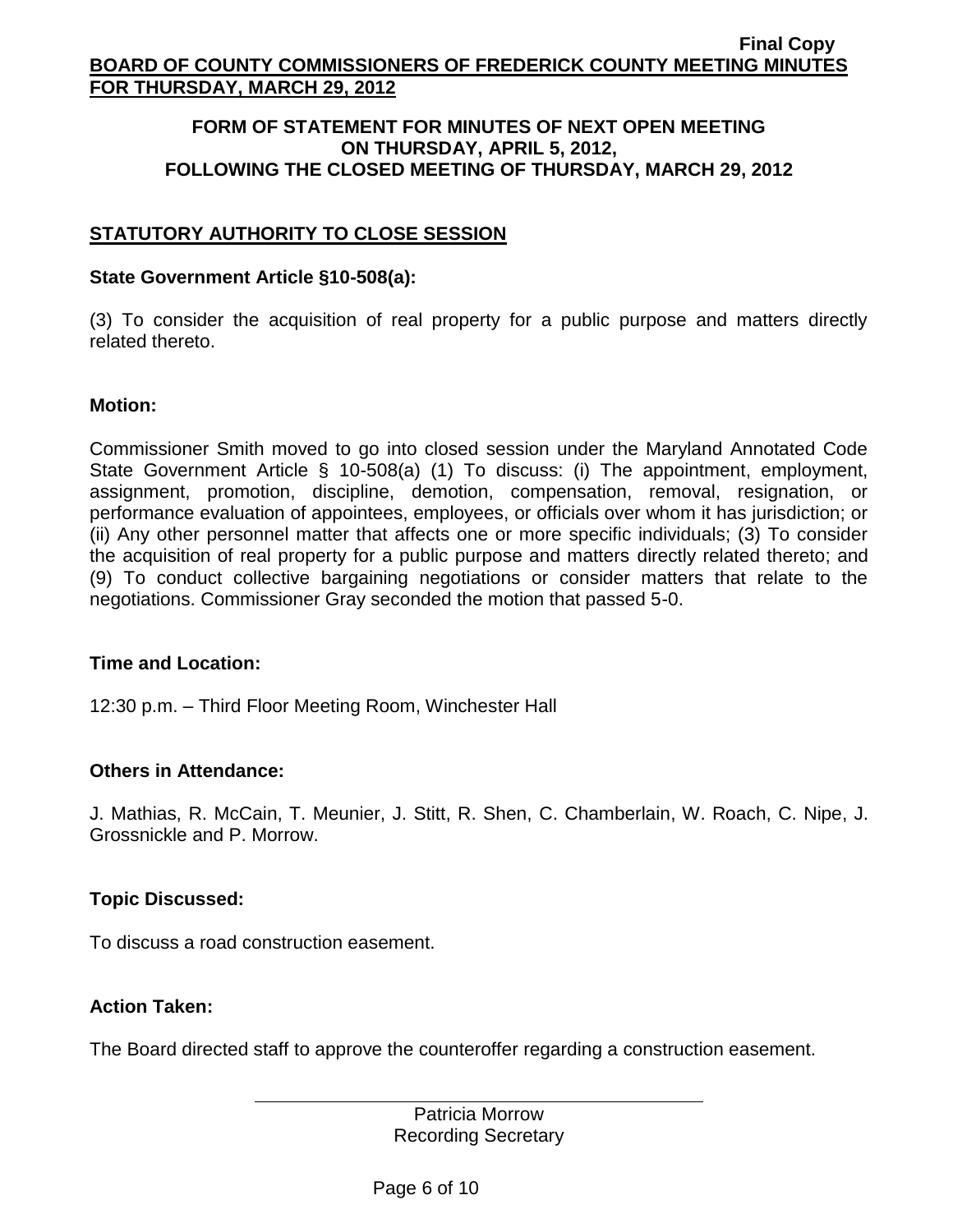# **FORM OF STATEMENT FOR CLOSING THE MEETING OF THURSDAY, MARCH 29, 2012**

# **STATUTORY AUTHORITY TO CLOSE SESSION**

### **State Government Article §10-508(a):**

(1) To discuss: (i) The appointment, employment, assignment, promotion, discipline, demotion, compensation, removal, resignation, or performance evaluation of appointees, employees, or officials over whom it has jurisdiction; or (ii) Any other personnel matter that affects one or more specific individuals.

#### **Motion:**

Commissioner Smith moved to go into closed session under the Maryland Annotated Code State Government Article § 10-508(a) (1) To discuss: (i) The appointment, employment, assignment, promotion, discipline, demotion, compensation, removal, resignation, or performance evaluation of appointees, employees, or officials over whom it has jurisdiction; or (ii) Any other personnel matter that affects one or more specific individuals; (3) To consider the acquisition of real property for a public purpose and matters directly related thereto; and (9) To conduct collective bargaining negotiations or consider matters that relate to the negotiations. Commissioner Gray seconded the motion that passed 5-0.

#### **Time and Location:**

12:30 p.m. – Third Floor Meeting Room, Winchester Hall

## **Topic to be Discussed:**

To consider a personnel appeal filed by an individual county employee.

Patricia Morrow Recording Secretary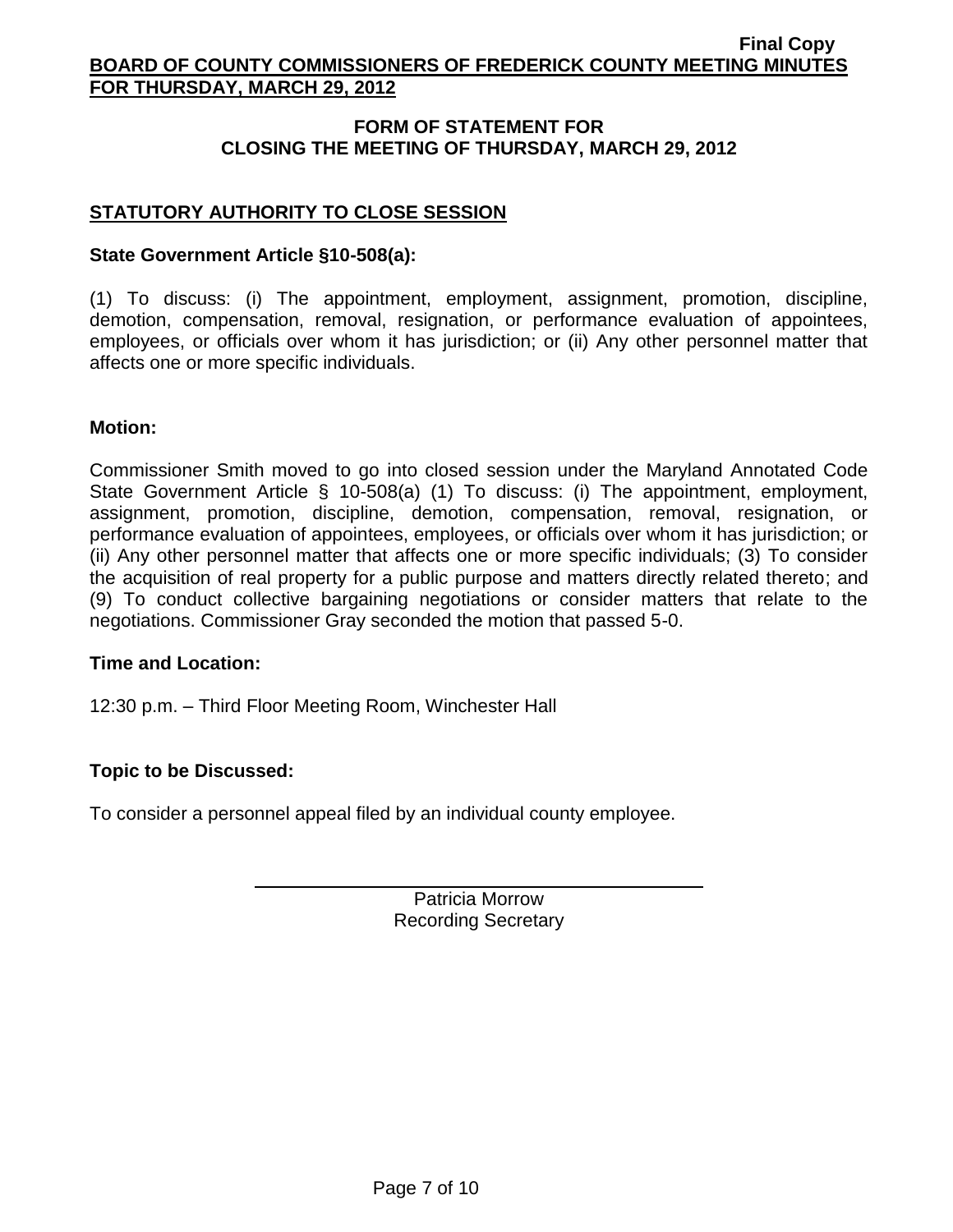### **FORM OF STATEMENT FOR MINUTES OF NEXT OPEN MEETING ON THURSDAY, APRIL 5, 2012, FOLLOWING THE CLOSED MEETING OF THURSDAY, MARCH 29, 2012**

# **STATUTORY AUTHORITY TO CLOSE SESSION**

#### **State Government Article §10-508(a):**

(1) To discuss: (i) The appointment, employment, assignment, promotion, discipline, demotion, compensation, removal, resignation, or performance evaluation of appointees, employees, or officials over whom it has jurisdiction; or (ii) Any other personnel matter that affects one or more specific individuals.

### **Motion:**

Commissioner Smith moved to go into closed session under the Maryland Annotated Code State Government Article § 10-508(a) (1) To discuss: (i) The appointment, employment, assignment, promotion, discipline, demotion, compensation, removal, resignation, or performance evaluation of appointees, employees, or officials over whom it has jurisdiction; or (ii) Any other personnel matter that affects one or more specific individuals; (3) To consider the acquisition of real property for a public purpose and matters directly related thereto; and (9) To conduct collective bargaining negotiations or consider matters that relate to the negotiations. Commissioner Gray seconded the motion that passed 5-0.

#### **Time and Location:**

12:30 p.m. – Third Floor Meeting Room, Winchester Hall

#### **Others in Attendance:**

J. Mathias, J. Grossnickle and P. Morrow.

## **Topic Discussed:**

To consider a personnel appeal filed by an individual county employee.

#### **Action Taken:**

The Board voted to hear the personnel appeal.

Patricia Morrow Recording Secretary

Page 8 of 10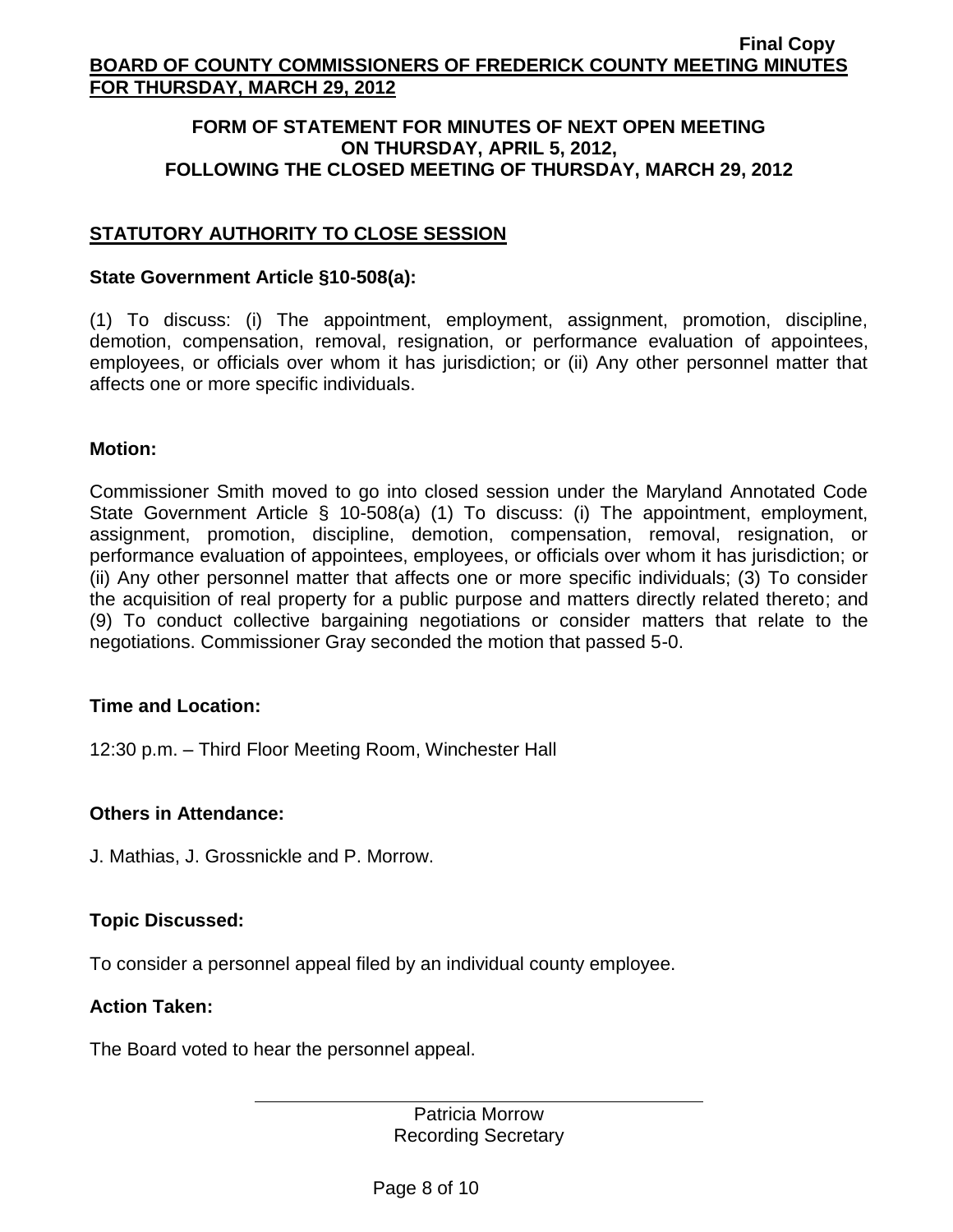# **FORM OF STATEMENT FOR CLOSING THE MEETING OF THURSDAY, MARCH 29, 2012**

# **STATUTORY AUTHORITY TO CLOSE SESSION**

## **State Government Article §10-508(a):**

(9) To conduct collective bargaining negotiations or consider matters that relate to the negotiations.

### **Motion:**

Commissioner Smith moved to go into closed session under the Maryland Annotated Code State Government Article § 10-508(a) (1) To discuss: (i) The appointment, employment, assignment, promotion, discipline, demotion, compensation, removal, resignation, or performance evaluation of appointees, employees, or officials over whom it has jurisdiction; or (ii) Any other personnel matter that affects one or more specific individuals; (3) To consider the acquisition of real property for a public purpose and matters directly related thereto; and (9) To conduct collective bargaining negotiations or consider matters that relate to the negotiations. Commissioner Gray seconded the motion that passed 5-0.

### **Time and Location:**

12:30 p.m. – Third Floor Meeting Room, Winchester Hall

## **Topic to be Discussed:**

To discuss collective bargaining issues with the Sheriff.

Patricia Morrow Recording Secretary